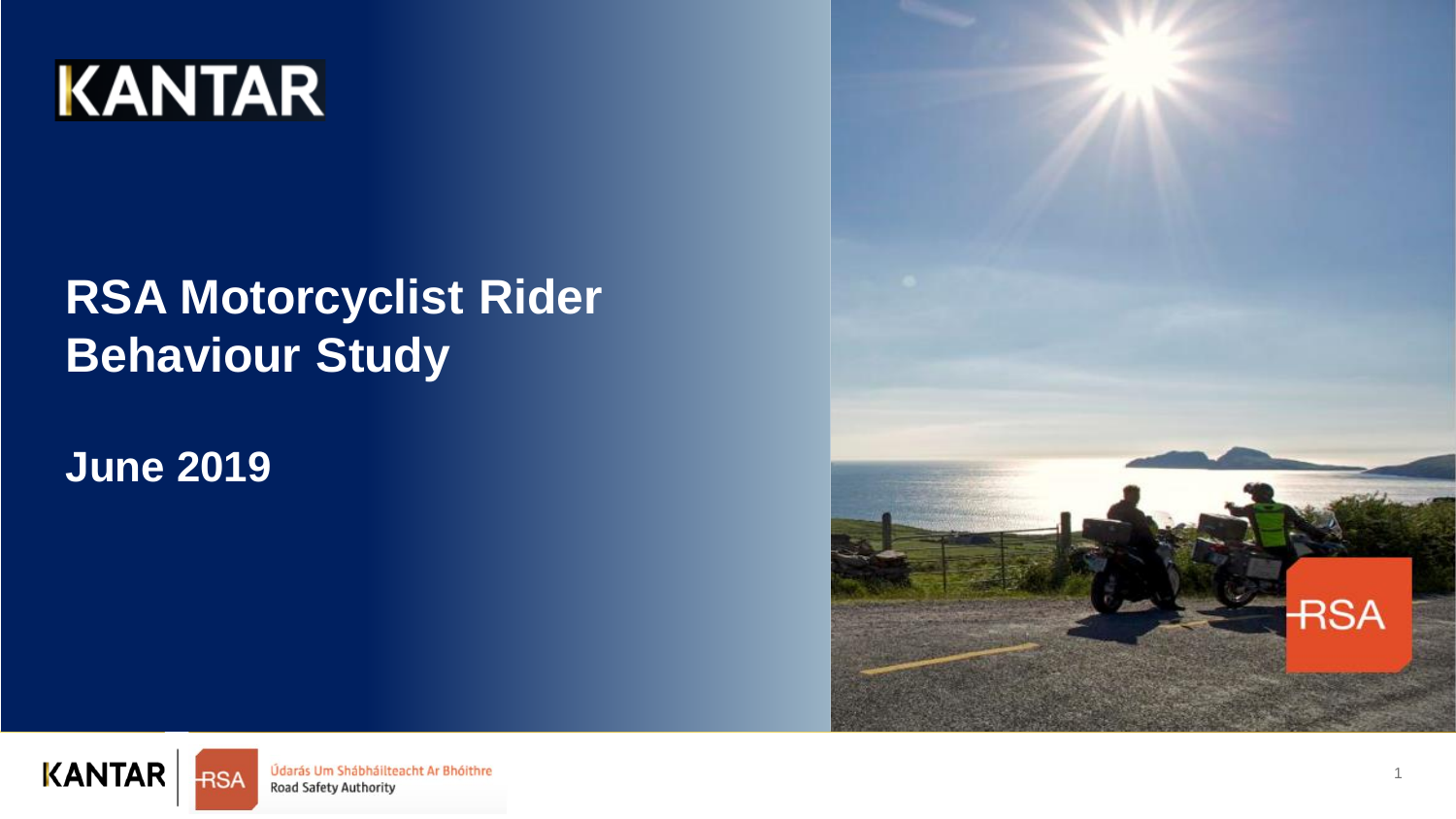### **Approach and Methodology**

■ The overall aim of this survey is to help improve safety for motorcyclists and to inform future RSA road safety initiatives.

#### **PURPOSE**

▪ The specific task of the research is to obtain robust statistical information on motorcyclist behaviour and their attitudes from this population in Ireland.

#### **RESEARCH METHOD**

- The survey was completed online, hosted on the RSA website and promoted through RSA's social media channels and the Carole Nash Irish Motorbike and Scooter Show 2019 RDS, 1<sup>st</sup> – 3<sup>rd</sup> March, which was used as the launch pad for the survey.
- **Example 1** Fieldwork dates were from 1<sup>st</sup> of March  $7<sup>th</sup>$  April.

### **SAMPLE**

- 351 motorcyclists completed the survey in full with a further 100 motorcyclists partly completing the survey.
- All 450 respondents are represented in the findings

**INCENTIVE** An entry into a free prize draw for a Shoei (Neotec) helmet worth €600 (prize in form of voucher) was the incentive for this research, the winner has been notified.

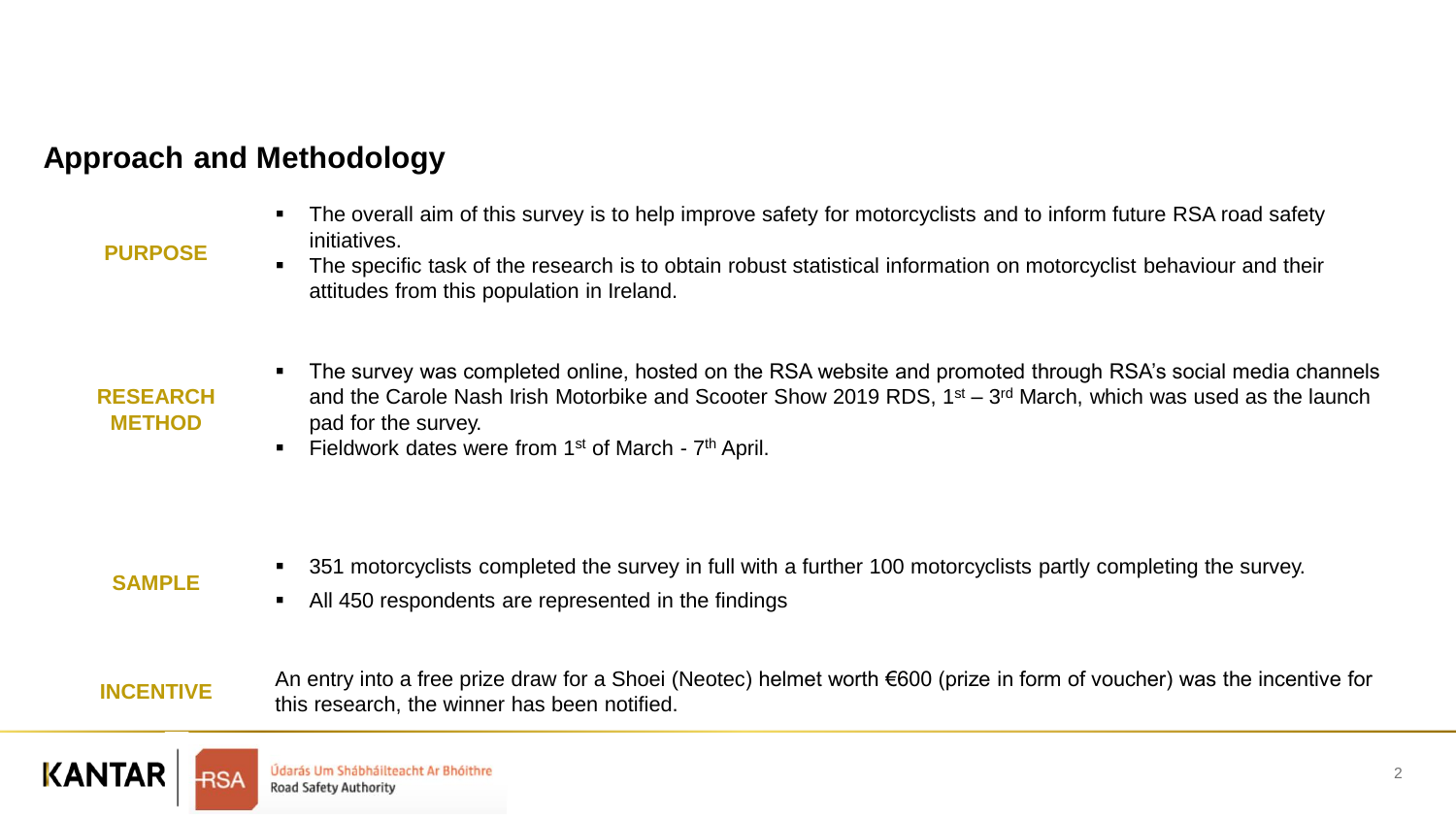### **Sample Profile, who we spoke to**

Details on the profile of the sample shows the majority were male who have held their licence for over 2 years. One in five have had a licence over 30 years.



Base: All respondents (n=450)



Údarás Um Shábháilteacht Ar Bhóithre **Road Safety Authority** 

**\*Other includes** Full motorcycle licence – elsewhere, Learner Permit only – no motorcycle category, Driving Licence only, - no motorcycle category & None of the above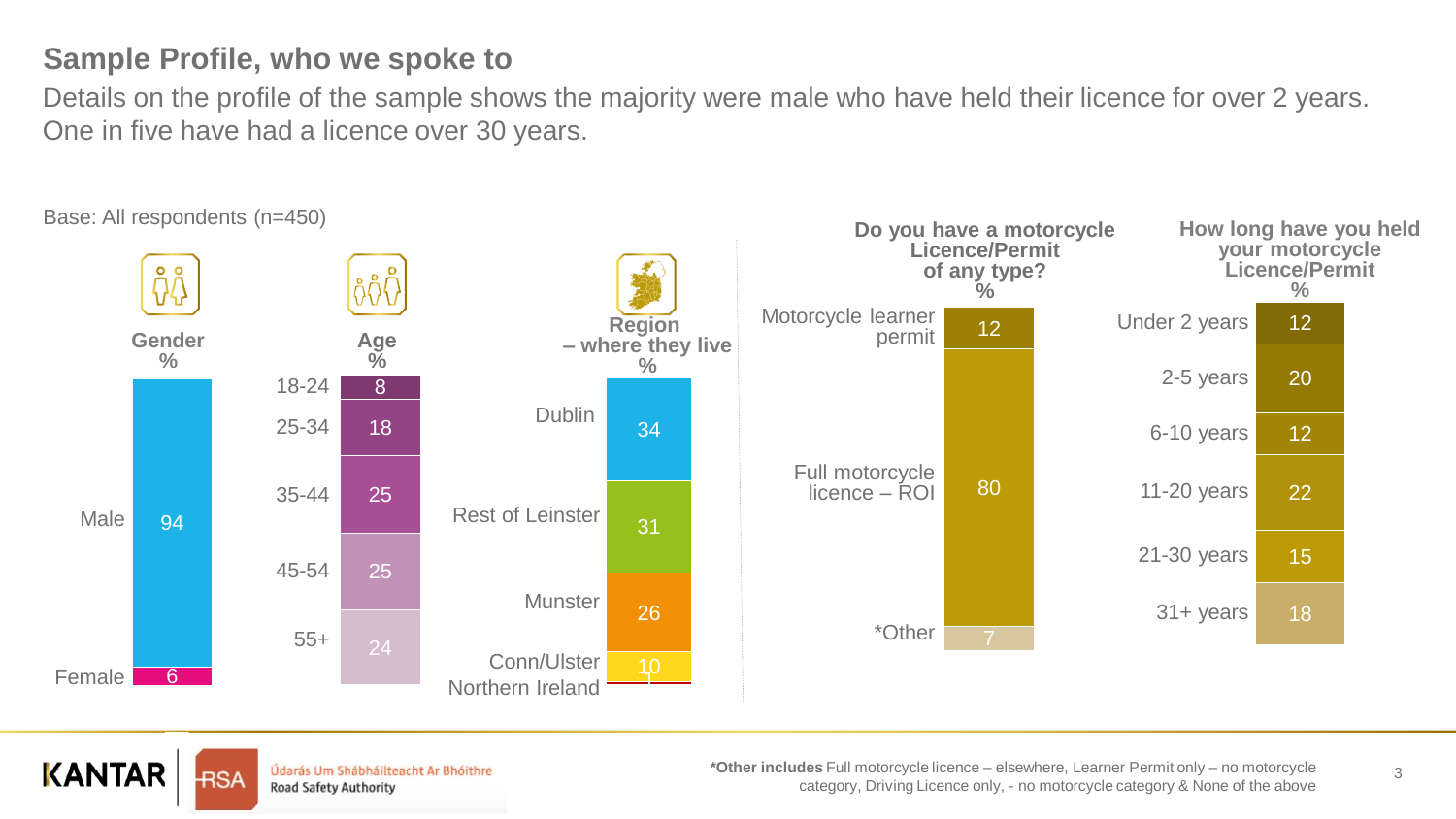Respondents showed a wide variety of motorcycling habits. Furthermore 40% rode a sports or sports touring motorbike, 24% a touring motorbike and 12% commuting/roadster motorbike. We have also seen a significant increase in those riding newer motorcycles compared to 2017. 61% own one motorcycle, 30% own 2-3 while 9% of those we spoke to own 4+ motorbikes.



## **KANTAR**

**RSA** 

Údarás Um Shábháilteacht Ar Bhóithre Road Safety Authority

Q2 | How long have you been riding motorcycles on public roads?

Q3 | Approximately, how many kilometres have you ridden in the last 12 months on public roads?

Q4 | What is the engine size/capacity of the motorcycle you MOST frequently used on public roads in the last 12 months?

Q10 | During the summer, when taking your motorcycle out for recreational purposes, what distance would you travel on a typical journey? Q10 | During the winter, when taking your motorcycle out for recreational purposes, what distance would you travel on a typical journey?

4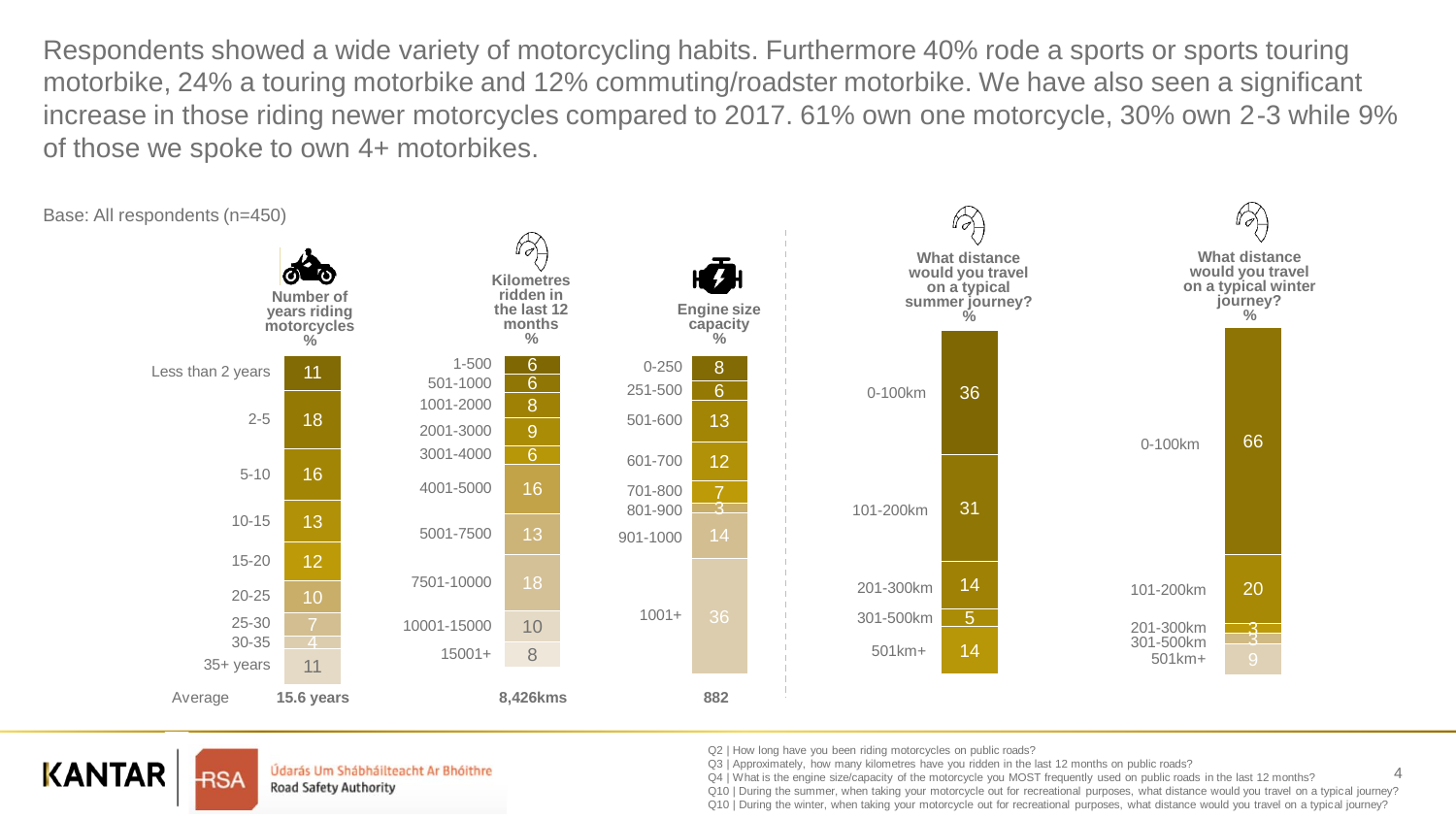## **Riding Frequency**

Nine out of ten (89%) ride their motorcycle more than at least once a month during the summer period. Winter frequency drops to three out of five (59%) for more than once a month while a further 5% of the participants from the study never ride their motorcycle during the winter period. Even committed everyday motorcyclists drop from 35% in summer to 25% in winter.





Údarás Um Shábháilteacht Ar Bhóithre Road Safety Authority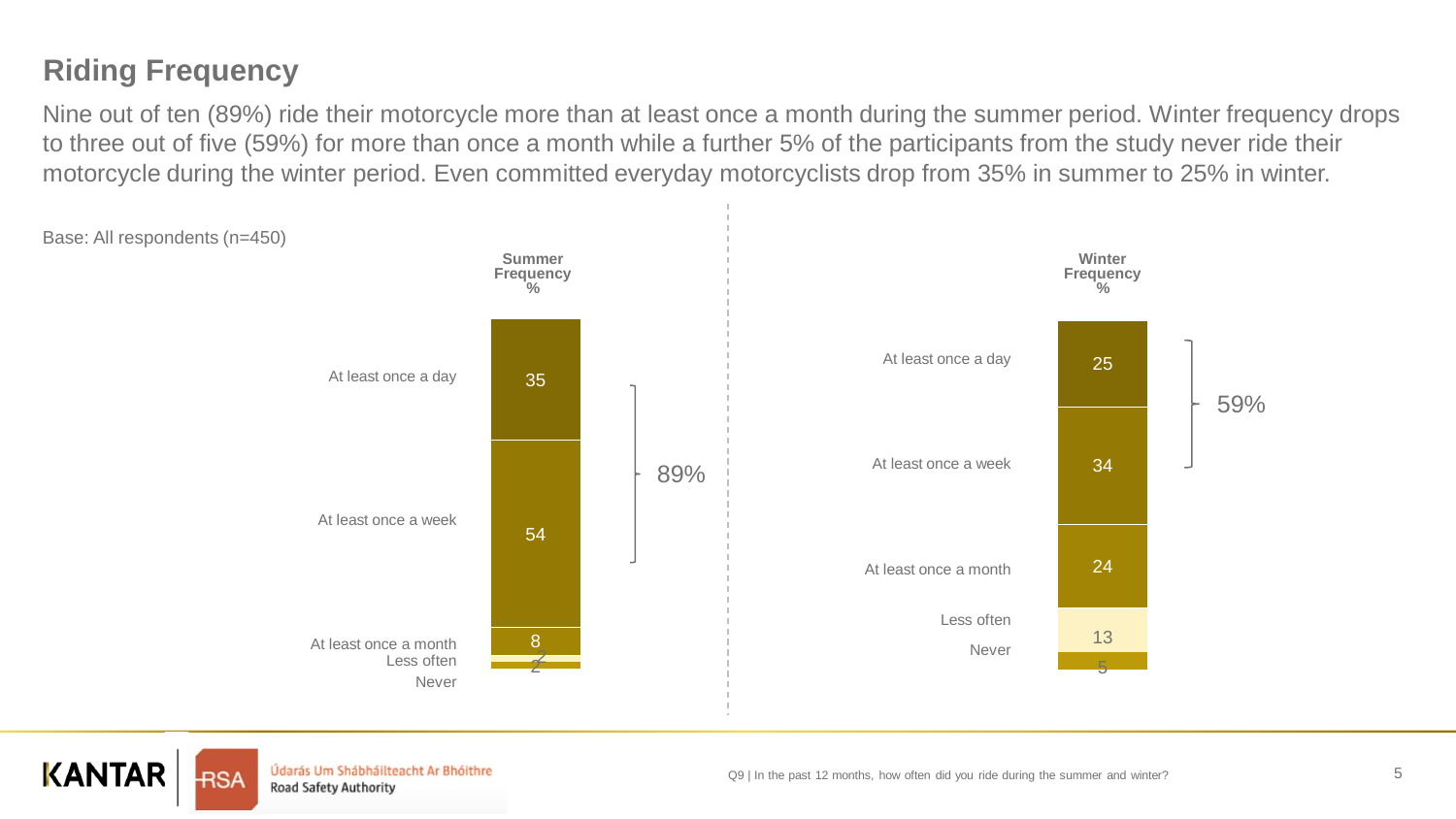Three in five (59%) had a near miss in the past 2 years; **a significant decline**  of 10 percentage points since 2017

Base: All respondents (n=450)

12% of participants have been involved in a road collision in the past two years. This is in line with 2017 (11%). Collisions took place across a variety of months of the year

Base: All respondents involved in road collisions (including minor spills) (n=52), males (50)





Údarás Um Shábháilteacht Ar Bhóithre Road Safety Authority

Q24 | Many riders have had the impression of only just avoiding a collision (i.e. of having a near miss). Q16 | How many road collisions (including minor spills) have you been involved in while riding a motorcycle on public roads in the last 2 years?

Q17 | In what month did your most serious collision occur?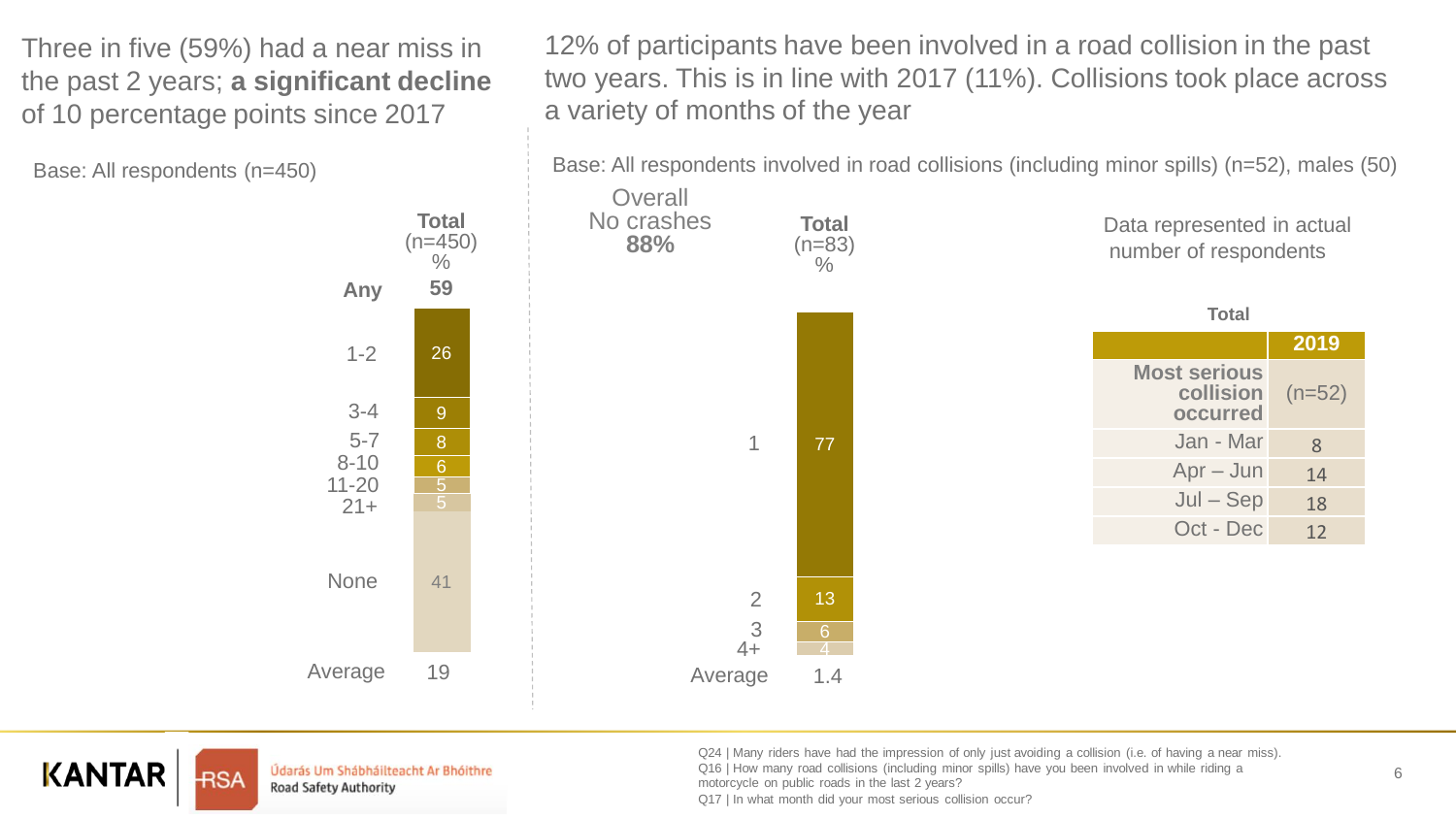### **Collision Details:**

Almost one in two involved in a collision said that the incident resulted in an injury (either minor or serious). Majority of injuries affected motorcyclists themselves while a relatively low percentage resulted in other people sustaining injury

Base: All respondents involved road collisions (including minor spills) (n=52)



#### **\*Caution small base sizes**

**KANTAR** 

\*\*Based on injuries not fatalities

Údarás Um Shábháilteacht Ar Bhóithre **Road Safety Authority** 

Q19 | Would you describe the collision as a:

Q20 | What injuries did YOU sustain as a result of the collision?

Q21 | What injuries did other people sustain as a result of the collision?

Q22 | What type of motorcycle were you riding when the collision happened?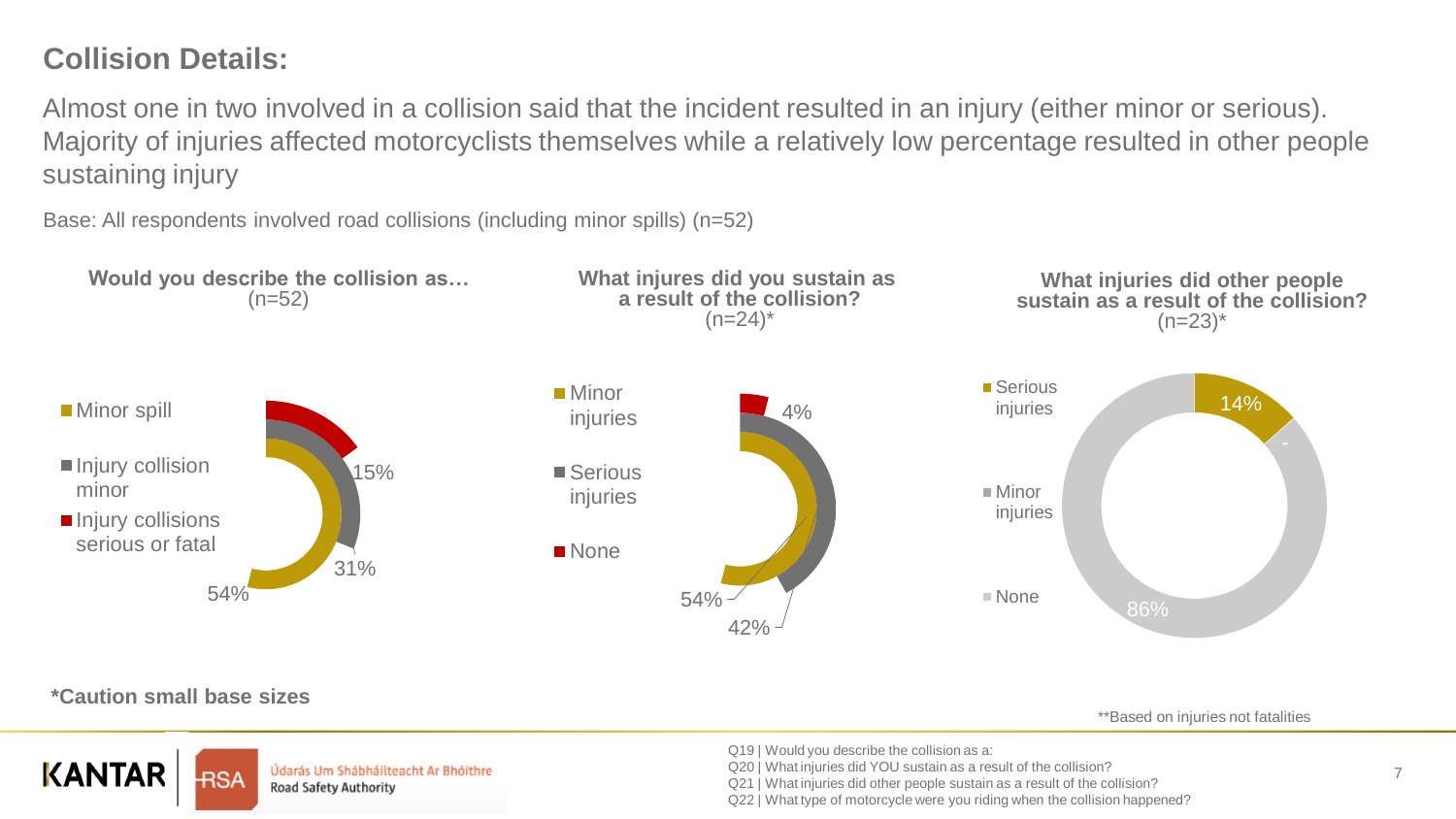### **Motorcycle Checks**

Tyres, lights & electronics checks carried out by just under two thirds of motorcyclist's before every journey. Furthermore two thirds of those we spoke to carry out a service every 10,000km or less



**KANTAR** 

Údarás Um Shábháilteacht Ar Bhóithre Road Safety Authority

Q25 | How often, if at all, are the following checked on your motorcycle (either by you or someone else)?

Q26 | How regularly do you carry out a service/maintenance on your motorcycle?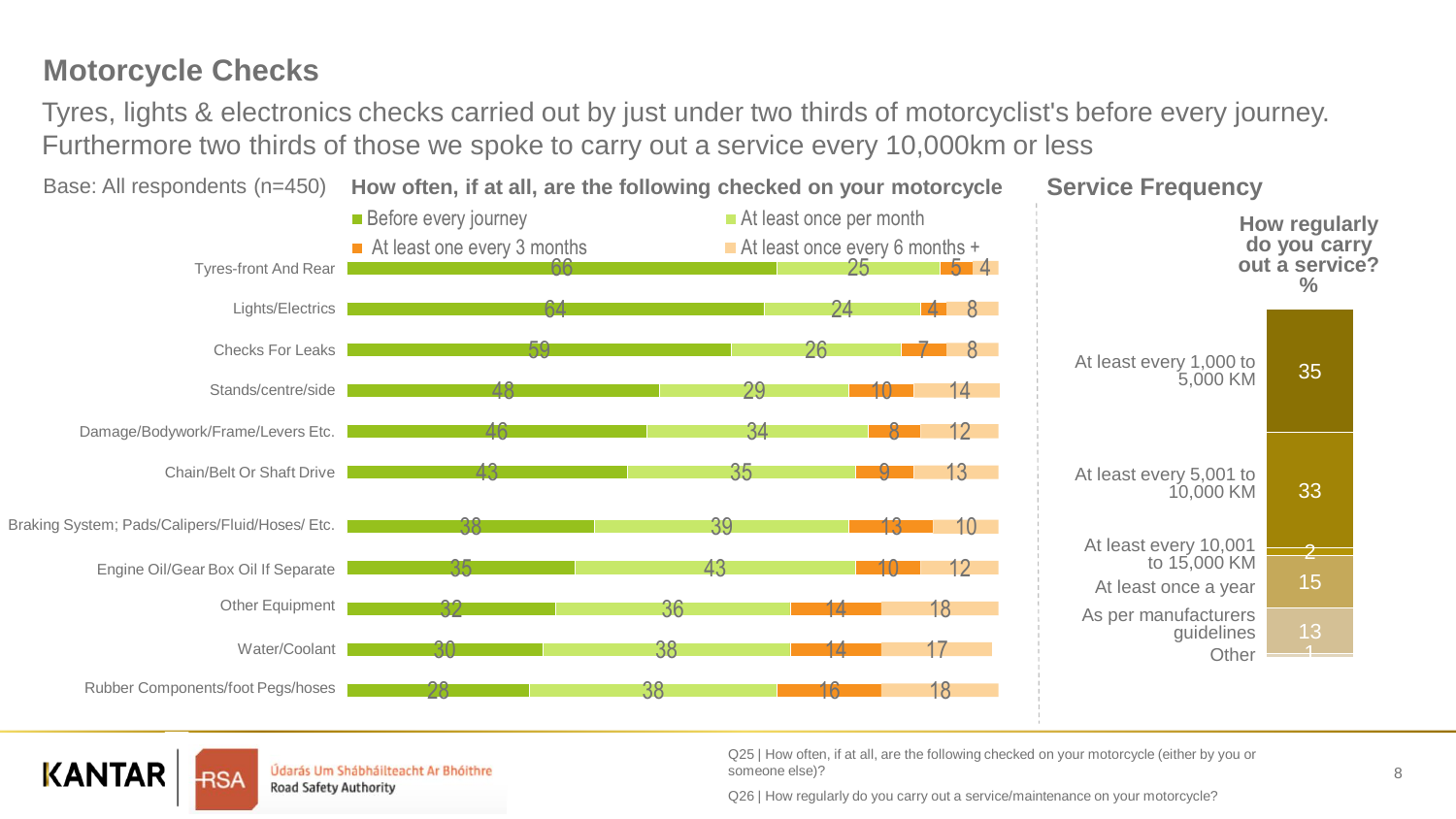### **Safety measures**

**KANTAR** 

RSA

Údarás Um Shábháilteacht Ar Bhóithre

**Road Safety Authority** 

Practically all say they wear protective gloves and jacket all the time (93%) and nine in ten stating they wear a helmet all of the time. Face/flip helmet's worn predominantly with few stating they wear an Open Face Helmet. Adoption of other protective clothing among motorcyclists are prevalent aside from kidney protectors.



Q32 | When riding, how often do you:

9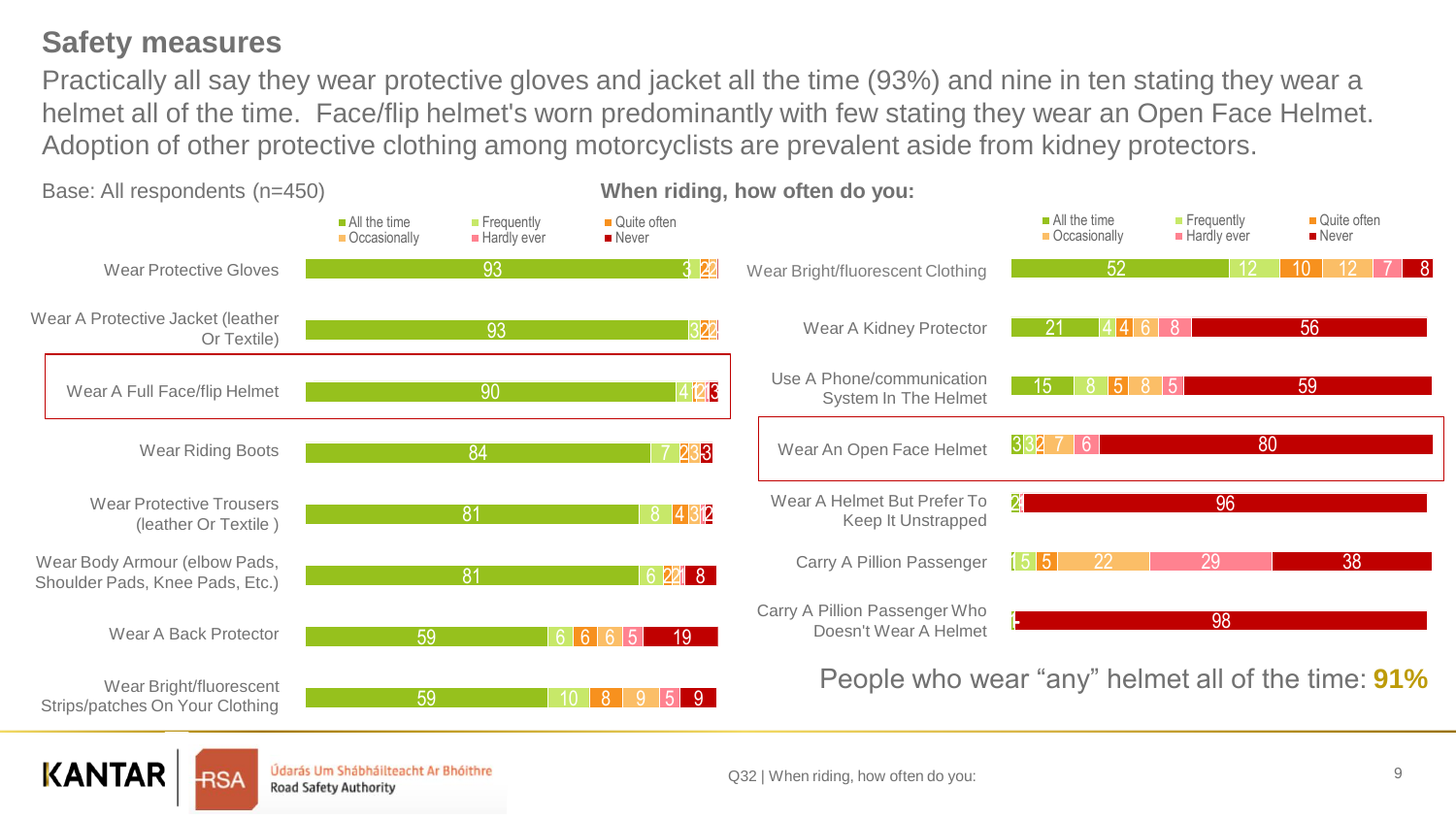### **Incidence of alcohol**

Virtually all state they have not ridden a motorcycle after consuming any alcohol in the last 12 months (97%), which is a significant increase since 2017. Eight out of ten agree they have never ridden their motorcycle after drinking alcohol. 85% strongly disagree that you can drink and drive if you ride carefully





Údarás Um Shábháilteacht Ar Bhóithre Road Safety Authority

Q36 | In the last 12 months have you ridden a motorcycle after consuming ANY alcoholic drink?

Q38A | How much do you agree or disagree with the following statements?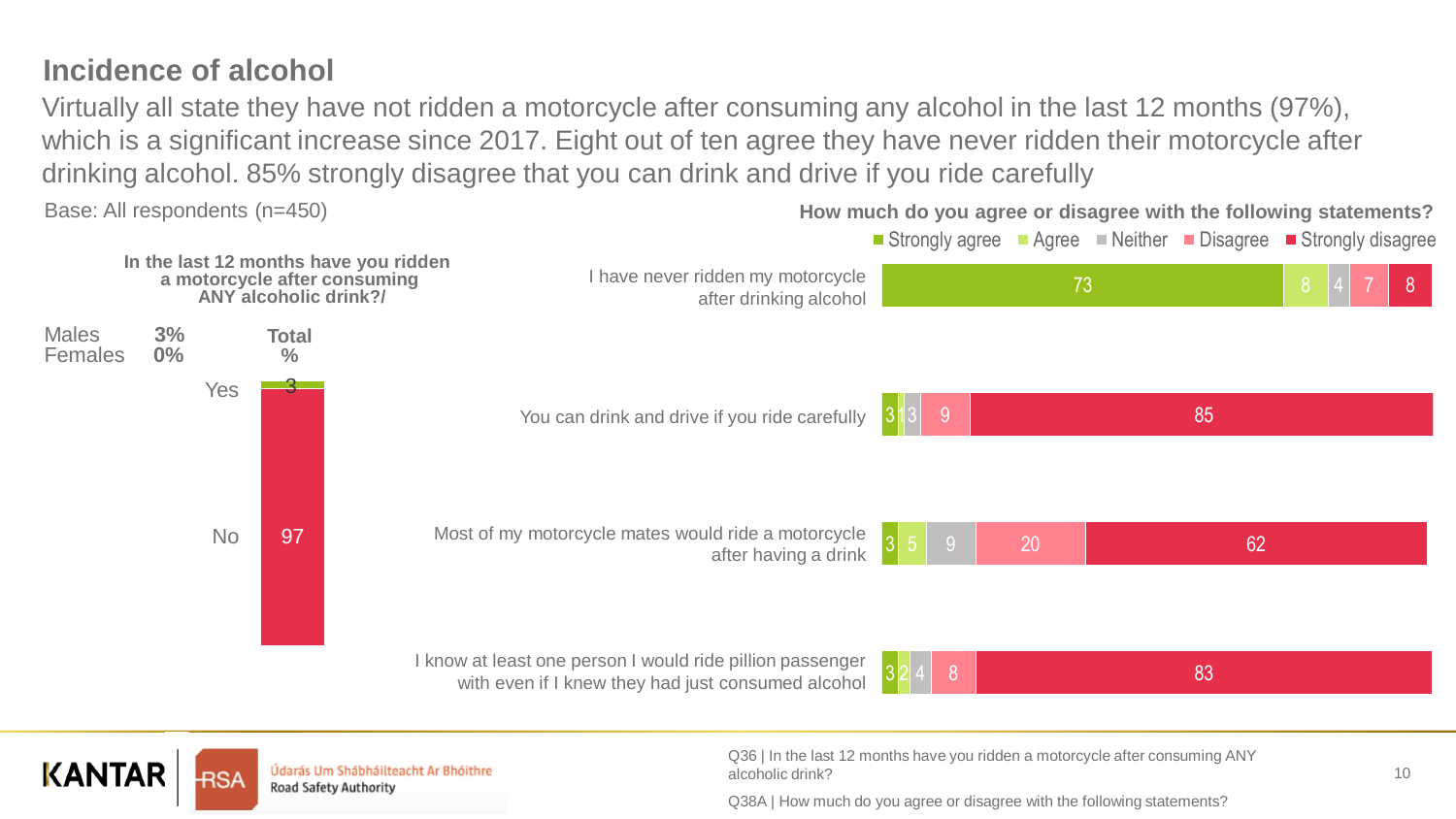### **Incidence of Speed**

Although we see a small drop in those admitting to exceed the speed limit on country/rural roads, exceeding the speed limit on a motorway remains steady (almost one in two).

|                                                             | Nearly all the time                      | <b>F</b> requently<br>Quite often | Occasionally<br><b>Hardly ever</b> | $\blacksquare$ Never | Net At Least<br>Occasionally<br>$\%$ |
|-------------------------------------------------------------|------------------------------------------|-----------------------------------|------------------------------------|----------------------|--------------------------------------|
| or bend that you feel like you<br>might lose control        | 28<br>2017<br>27<br>2019                 |                                   | 68<br>69                           |                      | 3<br>$\overline{4}$                  |
| ed limit on a residential road                              | 16<br>2017 $11$ 4<br>20<br>2019 11       | 32<br>29                          | 46<br>49                           |                      | 22<br>23                             |
| th the intention of beating the<br>driver/rider next to you | 2017 12 3<br>$2019$ $12$ 4               | 22<br>24                          | 60<br>58                           |                      | 17<br>18                             |
| e speed limit on a motorway                                 | 9<br>2017<br>2019<br>9                   | 28<br>30                          | 25<br>24                           | 28<br>30             | 47<br>47                             |
| bend that you scare yourself                                | $2017$ $\frac{1}{1}$<br>8<br>2019        |                                   | 57<br>64                           |                      | $\begin{matrix} 8 \\ 8 \end{matrix}$ |
| d limit on a country/rural road                             | 2017<br>10<br>$2019$ 2 3<br>$6\pm$       | 25<br>29                          | 31<br>32                           | 26<br>28             | 43<br>40                             |
| night or in the early hours of<br>the morning               | $2017$ 3<br>3 5<br>17<br>2019 12 3<br>20 | 28<br>27                          | 45<br>47                           |                      | 28<br>26                             |
| ist 'go for it' on country roads                            | 15<br>2017 22<br>2019 12 3<br>19         | 26<br>23                          | 53<br>52                           |                      | 23<br>25                             |

Base: All respondents (n=450) **When riding, how often do each of the following things happen to you?**

Ride so fast into a corner

Exceed the spe

Race away from traffic lights with

Exceed th

Ride so fast into a corner or

Exceed the speed

Disregard the speed limit late at

Open up the throttle and ju

### **KANTAR**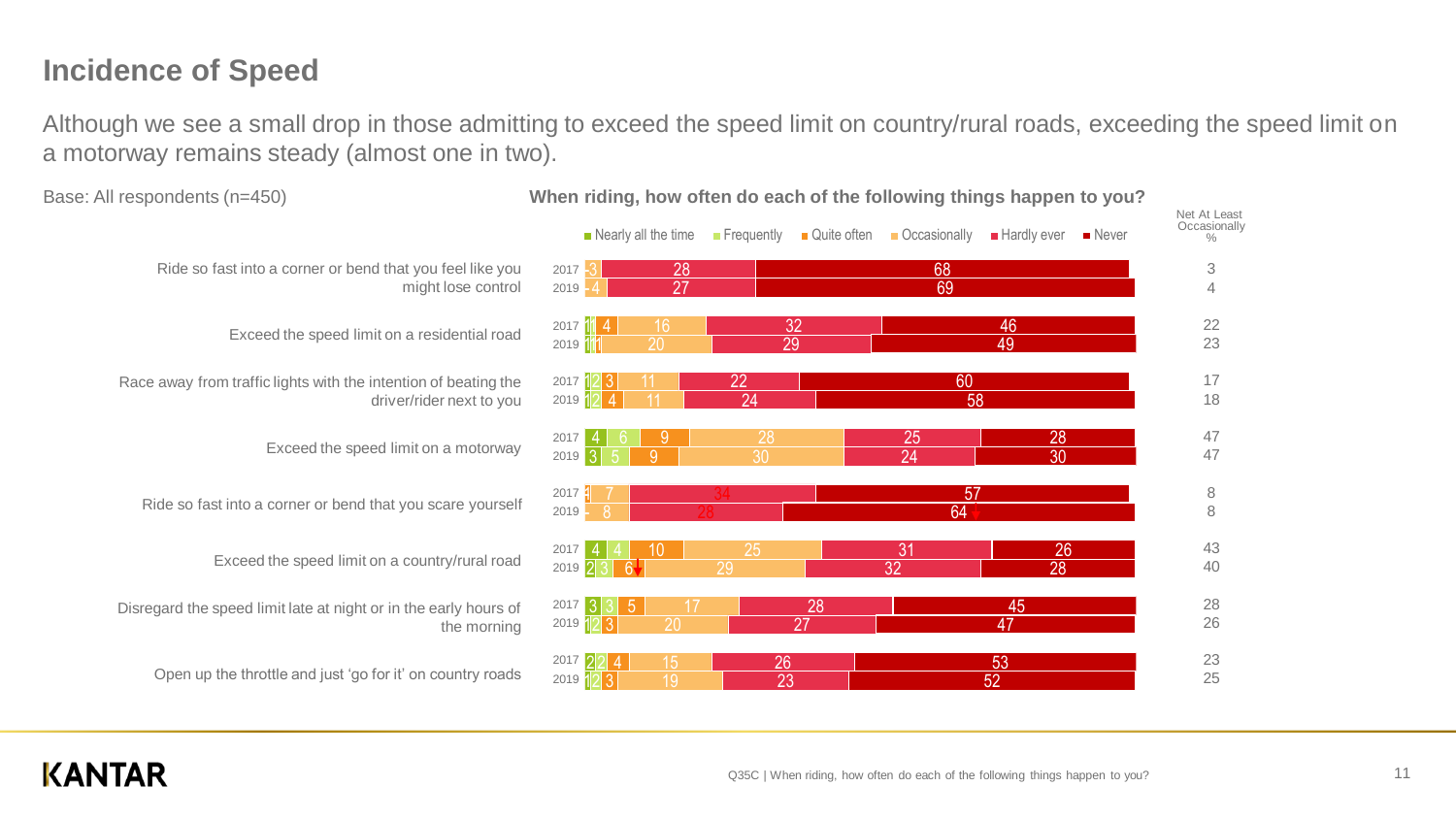#### 12 Q42 | And finally, do you have any suggestions to improve road safety for motorcyclists or any other comments

Údarás Um Shábháilteacht Ar Bhóithre Road Safety Authority

*"Government grants towards advancing motorcycle training."*

**KANTAR** 

**Do you have any suggestions to improve road safety for motorcyclists or any other comments?** 24% 19% 15% 14% 12% \*Mandatory protective gear/Viz Clothing **11%** Improved awareness of (other) Motorcyclists 10% Speed/Awareness campaign 8% Speed Awareness (all other references) 8% Fill in the potholes properly (with tarmac) / less potholes 7% Hi-Viz clothing should be compulsory for all motorcyclists. **The 7%** Reduction/Scrap VAT on motorcycle safety gear 7% \*Educate Road Users Awareness program / training (regarding motorcyclists) for other road users \*Stricter Laws Stricter laws against Mobile phone users Allow to use bus lane Enforce rules and regulations/safety procedures *"Mandatory training for car drivers." "Better enforcement of fail to yield from side roads. Better road maintenance. Stop putting gravel in bends and using tar and chipping to repair roads. Garda Bikesafe scheme.." "Factor motorcyclists into road* 

When asked for suggestions, education and awareness programs are top of the list. Over one in three said to educate road users (both drivers and motorcyclists). One fifth suggested awareness programs/training (regarding motorcyclists) for other

\*Improved Road Grip | 5%

Mandatory to wear protective gear **1** 5% Legal aspect of the filtering campaign **6** 5%

Stop using grit / loose chipping | 5%

35%

Base: All respondents (n=315), coded answers from open ended question, \*Net Summary codes used in some instances

### **Motorcyclists Suggestions**

road users be implemented.

*"Stop putting slippery road markings and manhole covers on the approach to and/or on corners. Make wearing the appropriate safety gear a law, too many people ride around in tracksuits, hoodies and runners."*

*design / construction / planning. Abolish VAT on safety equipment like helmets, PPE, tyres, brake pads, servicing costs. Bring back the Garda Bikesafe program, it was a great experience for me, really beneficial. ."*

*"Allow motorcycles to use bus lanes especially during the rush hours. I've had a number of friends that were rear ended at the traffic lights. allowing bikes to use bus lanes would help prevent accidents in my opinion."*